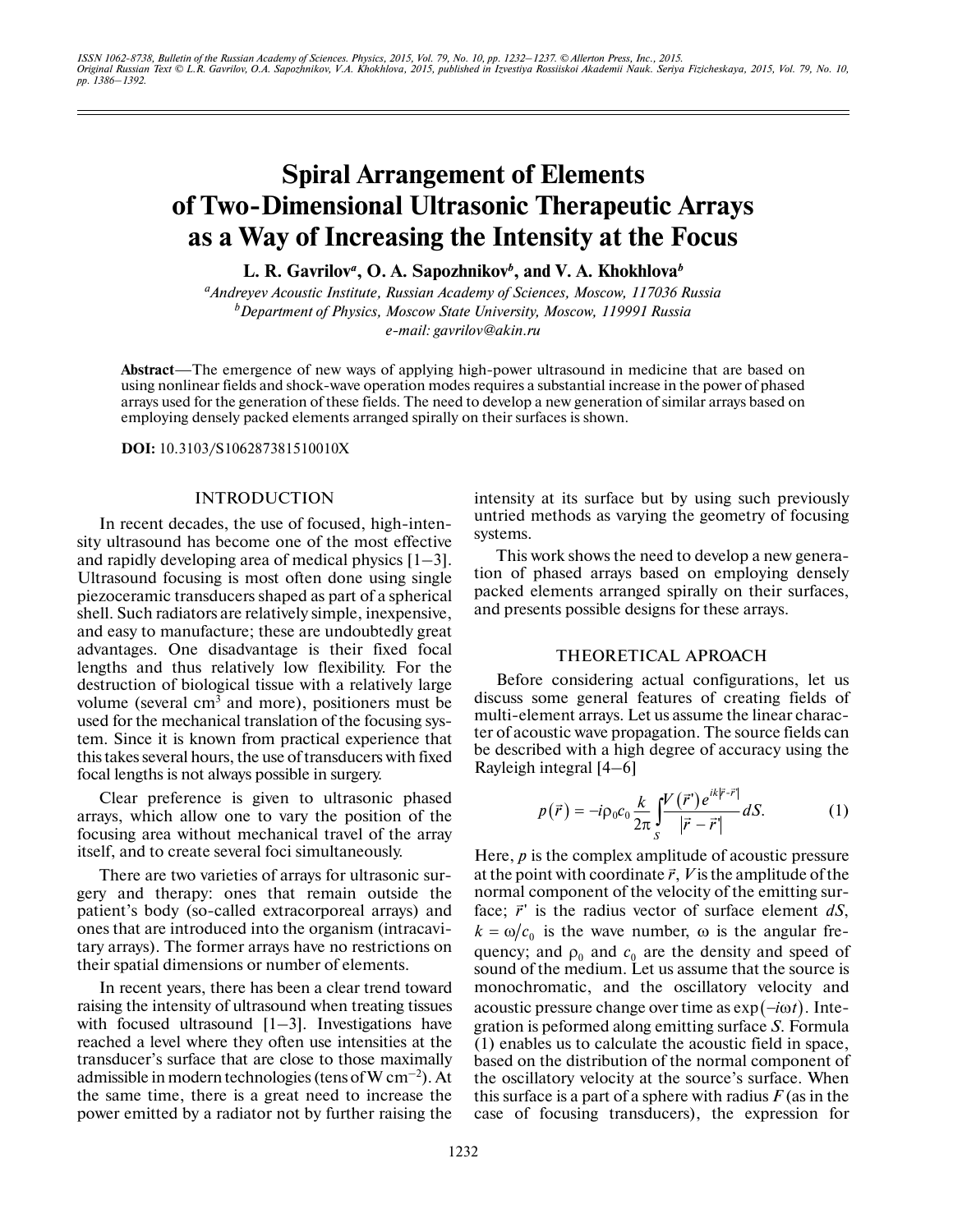acoustic pressure amplitude  $P_F$  at the geometric focus SPIRAL ARRANGE<br>
acoustic pressure amplitude  $P_F$  at the geometric focus<br>
(at the sphere's center, where  $|\vec{r} - \vec{r}'| = F$ ) takes the simple form

$$
P_F = -i\rho_0 c_0 \frac{k e^{ikF}}{2\pi F} \int_S V(\vec{r}\,') dS. \tag{2}
$$

When the source is a multi-element array with con stant vibrational velocity  $V = V_0$  at the element's surface and zero velocity outside the elements, a simple expression for the amplification factor of the focusing system follows from (2):  $V = V_0$ 

$$
K_F = \left| \frac{P_F}{P_0} \right| = \frac{S_0}{\lambda F},\tag{3}
$$

where  $P_0 = \rho_0 c_0 V_0$  is the characteristic amplitude of the acoustic pressure at the emitting surface,  $\lambda = 2\pi/k$ is the wavelength, and  $S_0$  is the total area of all active elements. Any increase in pressure at the focus relative to the characteristic pressure at the element surface is thus independent of the specific nature of the position of elements on the spherical surface of the source and is determined only by area  $S_0$ . This means that the determining parameter is the density of array packing by active elements:

$$
\Psi = \frac{S_0}{S}.\tag{4}
$$

Here, *S* is the total source area. Expression (3) is equivalent to

$$
K_F = \Psi \frac{S}{\lambda F},\tag{5}
$$

i.e., with certain geometric dimensions of the source, the amplification factor for the wave amplitude at the geometric focus is proportional to packing density Ψ. Arrays with close packing of elements where coeffi cient Ψ is close to 100% are therefore best for obtain ing high-intensity fields.

As was mentioned above, apart from attaining high intensity at the geometric focus, one reason for using an array is the possibility of dynamic focusing through the suitable phasing of elements. Here, the scale and nature of element arrangement is of importance; i.e., the problem of optimization is more complex.

## HIGH-POWER TWO-DIMENSIONAL ULTRASONIC ARRAYS FOR MEDICINE

Until recently, the two-dimensional phased arrays developed and produced in a number of laboratories were only regular, and the arrays most often used square elements closely packed in the nodes of a square array  $[7-11]$ . Our studies indicate this is the least appropriate element arrangement.

The surfaces of such arrays are densely packed with active elements (despite the technological gaps between elements, packing density  $\Psi$  can exceed 90%); according to (5), these arrays are effective in obtaining high intensities at the geometric focus. However, such radiators have a substantial disadvan tage: secondary intensity maxima in their acoustic fields, due to the discrete structure of the array and the regular arrangement of elements in it. Such maxima can result in overheating and even the destruction of biological tissue outside a given area of action. As is well known, in order to eliminate side lobes in the array directivity diagram, the distance between the elements' centers must be  $\langle \lambda/2 \rangle$  [11], where  $\lambda$  is the wavelength (e.g., <0.5 mm at a frequency of 1.5 MHz). However, in order to develop an array with sufficiently large aperture and such small element dimensions, and at the same time attain the acoustic powers needed for a therapeutic array, it is necessary to use a consid erable number of elements and electronic channels. Reducing the level of side lobes in the array directivity diagram by lowering the amplitude on the array's ele ments from its center to periphery [11] is also unac ceptable because of the high requirements for the acoustic power of the array. Yet another method based on using arrays with unequal distances between ele ment centers [11] was tested in [12], where it was shown that the reduction in the level of secondary intensity maxima can be as great as 30–45%, com pared to arrays with equal distances between elements (so-called equidistant arrays). Such approaches as using wide-band signals for the excitation of array ele ments [13] are also ineffective and are not used in actual array designs.

To enhance the quality of acoustic fields generated by high-power two-dimensional arrays, a number of researchers have proposed an approach based on the use of sparse arrays with randomly arranged elements [5, 14–16]. The logic of this approach is that the level of side lobes in the field generated by an array largely depends on the regularity of the array's structure. This means that a random arrangement of elements on a two-dimensional array's surface could improve the quality of ultrasonic intensity distributions as estimated from the presence of secondary intensity maxima in the field generated by the array, compared to regular arrays.

At the same time, it was shown in [14] that ran domization of an array's element arrangement alone is not enough to ensure the high quality of acoustic fields with the steering of a focus (or several foci). To attain such quality, the radiation of each element must be not too directed; i.e., element dimensions must be no greater than several wavelengths (at most,  $5\lambda$ ). Finally, array sparseness must not be too high: lowering the packing density to <35–40% notably increases the power generated by the array and lowers the quality of the field distribution. Together, these three factors are the main distinguishing features of our technical solu tions [17]. It is important to note that to attain high quality of the fields generated by the array, these three conditions must be satisfied simultaneously, and ignoring any of them increases the number of second ary intensity maxima.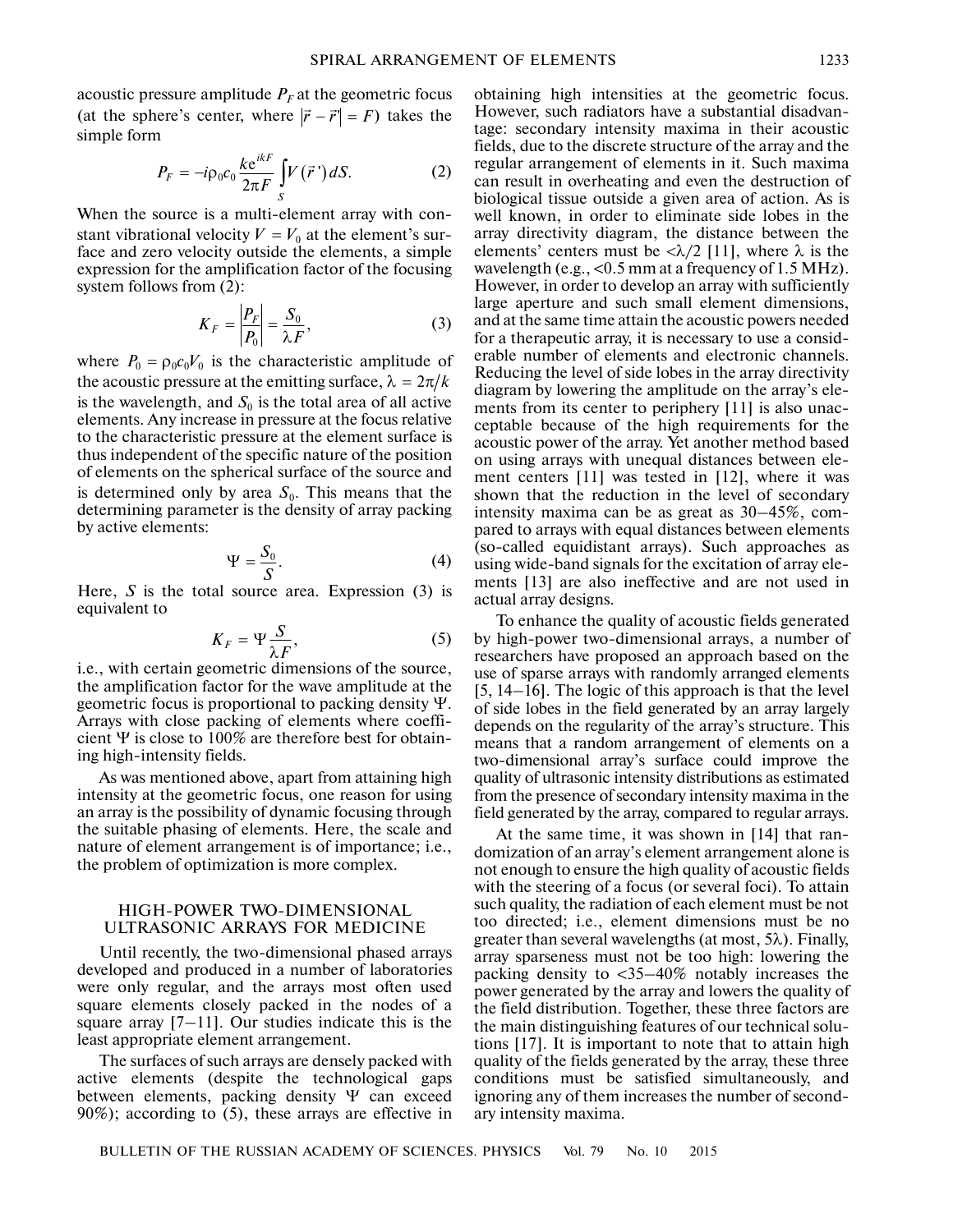

**Fig. 1.** Configuration of investigated spiral arrangements of elements on a randomized array's surface.

Several foreign laboratories have now developed and used randomized phased arrays for surgery that follow these principles [18–20]. Prototypes of similar devices have been made and used in studies in tissues ex vivo, and the possibility of their clinical application was demonstrated.

At the same time, the question arises of whether or not side lobes can also be avoided in dense packing of elements. In this connection, recent studies in which elements were arranged on an array's surface in spiral patterns are worthy of note (Fig. 1). This simple and effective solution that we proposed and studied in 2010 [3] allows one to arrange elements as densely as possi ble on an array's surface and simultaneously eliminate periodicity in their arrangement. Multiple calcula tions of the fields of arrays with spiral arrangements of elements show the advantages of this approach. This concept was used by other researchers in [21, 22].

# RESULTS AND DISCUSSION

The effect of dense packing on the maximum intensity at the focus was considered, and the quality of intensity distributions in a randomized array and an array with dense spiral packing of elements at the sur face was compared.

The fields of two arrays with 512 elements with an operating ultrasound frequency of 1 MHz were com pared. They differed in that the first was composed of elements in a disk shape with a diameter of 6 mm, arranged randomly on the array's surface (Fig. 2a); the second contained square elements with sizes of  $6 \times 6$  mm, the centers of which were arranged on the Archimedean spiral (Fig. 2b). Both arrays had a cen tral hole for the diagnostic probe.

The parameters of the first array were: diameter, 200.6 mm; radius of curvature, 150 mm; central hole diameter, 75 mm; intensity at an element's surface, 5 Wcm–2; maximum and minimum distances between element edges, 0.44 and 1.35 mm, respectively.

Elaments in the second array were arranged on a spiral (Fig. 2b). The minimum gap between them was 0.5 mm; the way in which they were arranged is shown in Fig. 2c. The distance between the adjacent spiral turns was constant with the presence of the compara tively large central hole and equal to the sum of the element diameter and a specified technological gap of 0.5 mm. Other parameters of the second array were: array diameter, 191.3 mm; radius of curvature, 150 mm; central hole diameter, 75 mm; intensity at an element's surface, 5 W cm–2.

Note that to enlarge packing density, the element shape can be made trapezoidal.

The quality of intensity distributions in acoustic fields was calculated and estimated using methods based on Rayleigh integral (1) [14]; our results are pre sented in the graphs shown below (Fig. 3).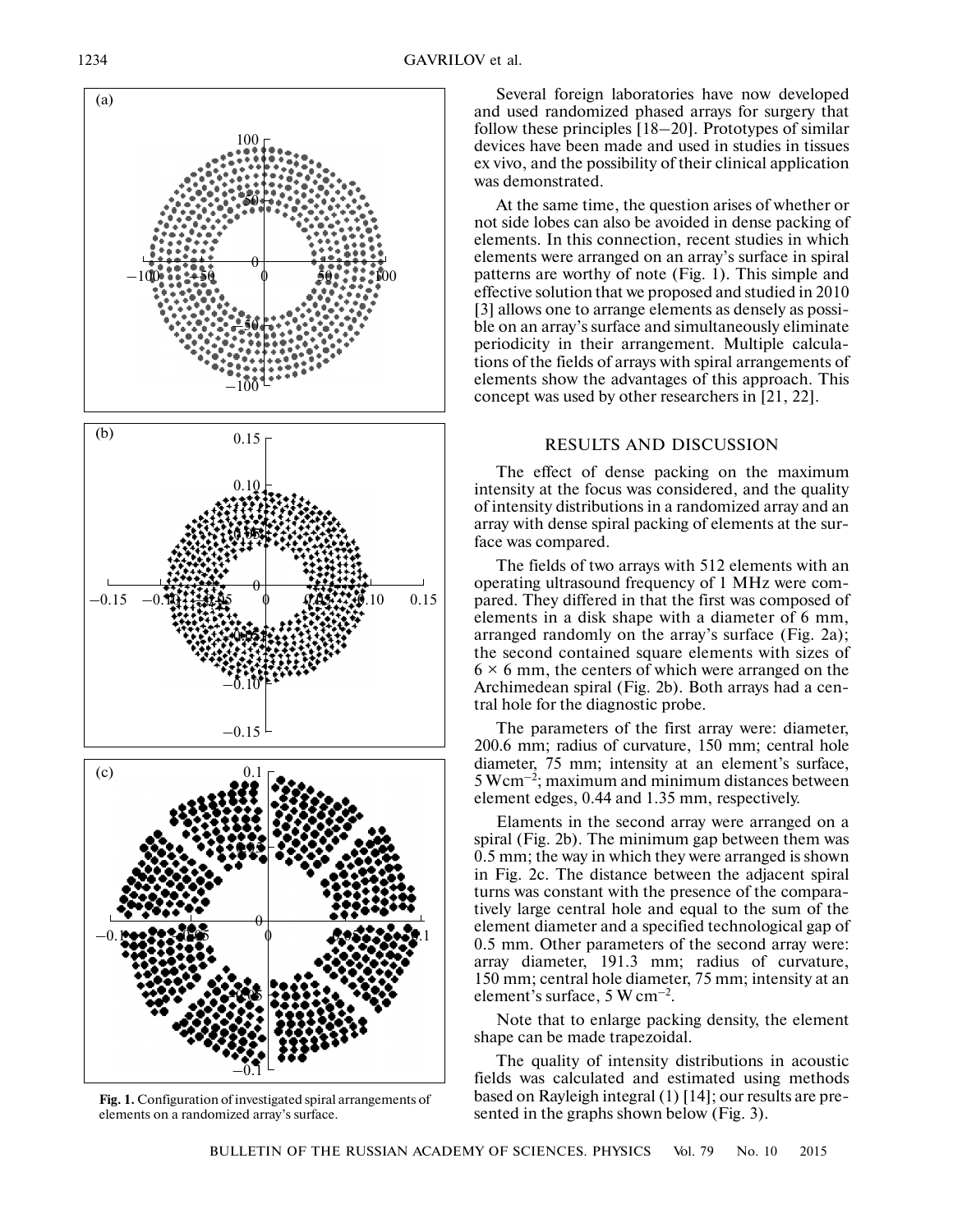





**Fig. 2.** Two randomized arrays (frequency, 1 MHz) com posed of 512 elements: (a) array of elements in the shape of disks 6 mm in diameter, randomly arranged on the array's surface; (b) array of square elements ( $6 \times 6$  mm) with centers located on an Archimedean spiral; (c) way of arranging elements in spiral array (b).



**Fig. 3.** Data from calculations of the intensities at the focus and the quality of acoustic fields of two randomized arrays with different degrees of element packing in the scanning mode of a single focus: (a) array with disk-shaped elements 6 mm in diameter, arranged quasi-randomly; (b) array with square elements ( $6 \times 6$  mm) arranged in the shape of an Archimedean spiral. Quality estimates are according to [14]: ( $\bullet$ ) grade *A*; ( $\circ$ ) grade *B*; ( $\times$ ) grade *C*; ( $\otimes$ ) grade *D*.

Black dots correspond to grade *A* quality, i.e., the absence of secondary intensity maxima in an array field with an intensity of  $\geq 0.1 I_{\text{max}}$ , where  $I_{\text{max}}$  is the maximum intensity at the focus. Figures near the signs correspond to intensity  $W$  cm<sup>-2</sup> at the focus when it was moved to a given point. The curve within the graphs corresponds to the area limited by an intensity of 0.5*I*max. Practical use of arrays with higher intensi ties at the focus is not advisable if the focus is moved outside this area.

It is evident that for both cases, the maximum intensity at the focus corresponds not to the geometric center of the array curvature, but to a point  $(0, 0, 0)$ 140 mm) which is 10 mm closer to the array than the geometric focus. With the randomized phased array (Fig. 3a), the maximum intensity at the focus is 22199 W cm<sup>-2</sup>; for the second densely packed array, it is 34864 W cm<sup>-2</sup> (greater by a factor of 1.57). This result might be expected, since the active area of the densely packed array was approximately 25% greater, and the intensity rose by a factor of  $(1.25)^2$ .

Note that the size of the area that corresponds to the effective use of the array and is bounded by the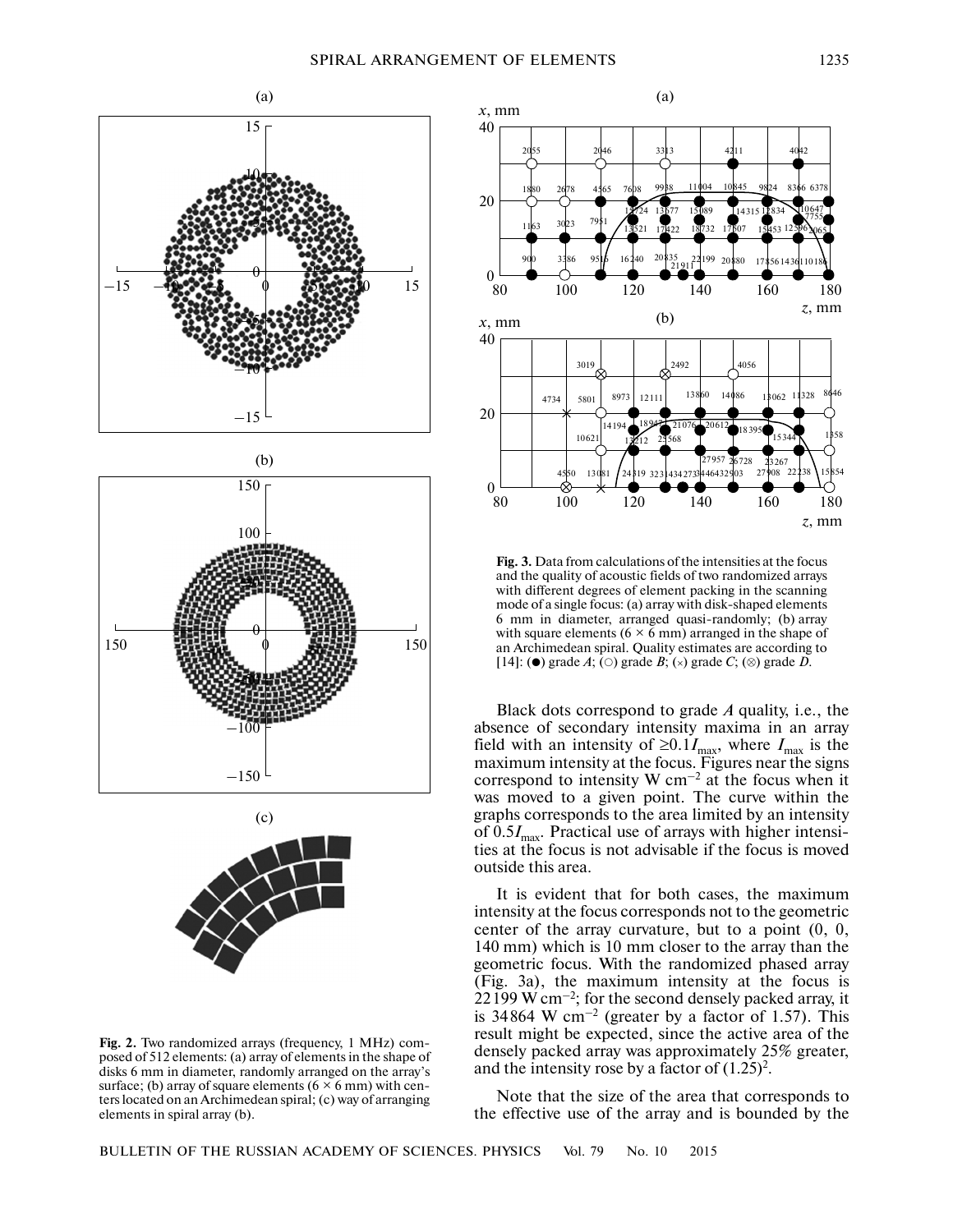curve in Fig. 3 becomes notably smaller for the densely packed array (by approximately 4–5 mm in the range of  $z = 130 - 160$  mm). The volume of such an effective array shrinks from approximately 80 to 50 cm<sup>3</sup>. This very substantial reduction is due to the attaining of high intensity in the main intensity maximum. The reason for this effect is that the effective dimension of a square element is greater than for an element with the disk shape, and the square element directivity dia gram becomes narrower than the one for the latter. This inevitably reduces the effective scanning area. The scanning zone in the spiral array can be widened by substituting round elements for square ones; at the same time, however, the packing density and the asso ciated maximum intensity at the focus, which is deter mined by the total area of the active elements of the array, fall simultaneously. Still, the manufacture of therapeutic two-dimensional arrays with elements in the disk shape and with centers located on the spiral can be useful in designing compact arrays.

It should be noted that the very compactness of two-dimensional therapeutic arrays allows one to obtain the required characteristics of ultrasonic fields using relatively small focusing systems.

What is the most promising field for the use of densely packed arrays, and why is it necessary to inves tigate and develop them? Such arrays will find practi cal application when for some reasons it is necessary to attain the greatest possible intensities at the focus. In recent years, the possibility of increasing the maxi mum intensity at the focus of densely packed arrays has been of special interest in medical acoustics due to the rapid development of the new scientific field of using nonlinear effects in superpower and strongly focused ultrasonic beams [23, 24]. The state-of-the art devices employed in ultrasonic surgery have an intensity of 25 kW cm<sup>-2</sup> in the focal region, resulting in the generation of higher harmonics in the spectrum of a propagating wave, asymmetric distortion of the wave profile, the formation of acoustic pressure discontinu ities (shock fronts), and additional dissipation of the wave energy on the aforementioned discontinuities. The pressure jump at the shock can be as high as 60– 80 MPa. Local ultra-fast (in several milliseconds) heating of tissue to temperatures above 100°С and boiling are then possible. The efficiency of absorption at discontinuities can exceed the linear absorption in the tissue more than ten times. At the same time, the time of boiling in the tissue can be determined from simple analytical estimates based on the theory of weak shock waves. The effects of ultra-fast heating to boiling temperatures in a tissue as a result of shock for mation are extremely important when using focused ultrasound at super-high intensities, since the forma tion of vapor bubbles during boiling in tissue cardinally alters the action of the ultrasound on it [25–29].

# **CONCLUSIONS**

(i) Our investigation of two array configurations (an array of disk-shaped elements randomly arranged on an aperture with somewhat greater diameter and an array of square elements with centers on an Archimedean spiral) shows that using the array of spi ral configuration allows one to obtain a substantial gain in the maximum intensity at the focus. At the same time, the size of the scanning area of such arrays is somewhat smaller than for arrays with random arrangements of round elements.

(ii) The scanning area of spiral arrays can be wid ened by substituting disk-shaped elements for square ones.

(iii) The choice of one type of array or another depends on the main objective, e.g., to attaining max imum intensity at the focus or have a focus steering area with the greatest possible volume and acceptable intensity.

(iv) The spiral arrangement of elements with a given array aperture is better than other configurations (randomized or periodical), since it allows a denser packing of elements and produces maximum intensity at the focus without an increase in the secondary max ima in the array field.

The current trend toward an increase in ultrasound intensity at the foci of focusing systems under the action of short-term pulses on tissues will inevitably result in new and better examples of using superpower two-dimensional arrays with the dense packing of ele ments.

#### ACKNOWLEDGMENTS

This work was supported by the Russian Science Foundation (project no. 14-15-00665).

### REFERENCES

- 1. *Physical Principles of Medical Ultrasonics*, Hill, C.R., Bamber, J.C., and ter Haar, G.R., Eds., Chichester: John Wiley and Sons, 2004, 2nd ed.
- 2. Gavrilov, L.R., *Fokusirovannyi ul'trazvuk vysokoi inten sivnosti v meditsine* (High-Intensity Focused Ultra sound in Medicine), Moscow: Fazis, 2013.
- 3. Gavrilov, L.R. and Hand, J.W., *High-Power Ultrasound Phased Arrays for Medical Applications*, New York: Nova Sci. Publ., 2014.
- 4. O'Neil, N.T., *J. Acoust. Soc. Am.*, 1949, vol. 21, no. 5, p. 516.
- 5. Goss, S.A., Frizell, L.A., Kouzmanoff, J.T., Barich, J.M., and Yang, J.M., *IEEE Trans. Ultrason., Ferroelectr., Freq. Control*, 1996, vol. 43, no. 6, p. 1111.
- 6. Cathignol, D., Sapozhnikov, O.A., and Theillere, Y., *J. Acoust. Soc. Am.,* 1999, vol. 105, no. 5, p. 2612.
- 7. Ebbini, E.S. and Cain, C.A., *IEEE Trans. Biomed. Eng.,* 1991, vol. 38, no. 7, p. 634.
- 8. Daum, D.R. and Hynynen, K., *IEEE Trans. Ultrason., Ferroelectr., Freq. Control*, 1999, vol. 46, no. 5, p. 1254.